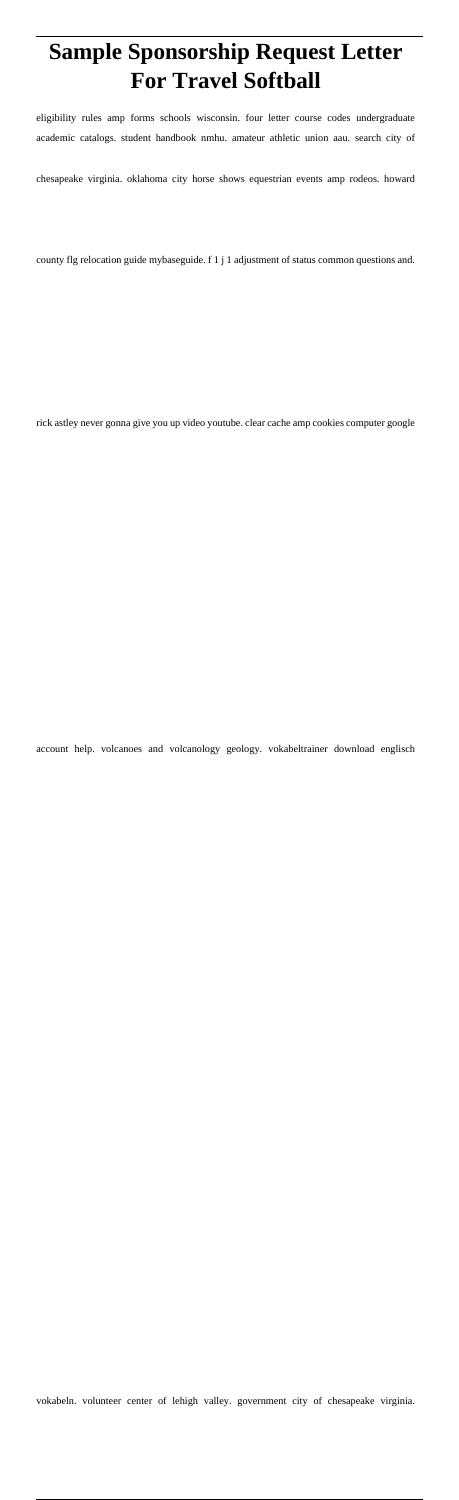county school district. mcleodgaming. archives philly com. heads up to brain injury awareness heads up cdc injury. approved sample letters illustrating extreme hardship. sample phrases and suggestions greyhound life eastern

#### **eligibility rules amp forms schools wisconsin**

may 5th, 2018 - login in to complete the online form approved programs wiaa rules allow for one year of eligibility for foreign students participating in exchange programs eligibility is not automatic however and schools must fill out a request for foreign student eligibility'

'*four letter course codes undergraduate academic catalogs april 28th, 2018 - the following is a listing of all undergraduate course codes click on the four letter code to review the undergraduate courses within that discipline to*  $\hat{a} \in \hat{C}$ '**student handbook nmhu**

may 4th, 2018 - student handbook pdf about highlands university president's letter

campus directory academic calendar first day of class college life chartered student clubs and

organizations'

#### '**Amateur Athletic Union AAU**

May 4th, 2018 - The Amateur Athletic Union is committed to improving the development

safety and welfare of athletes and participants involved in sport<sub>"</sub>Search City Of

**Chesapeake Virginia**

May 6th, 2018 - Gt City Of Chesapeake Virginia Search Connect With Us' '**Oklahoma City Horse Shows Equestrian Events Amp Rodeos**

May 6th, 2018 - Oklahoma City Horse Shows Looking For Family Entertainment That S

Uniquely OKC How About Watching Real Life Cowboys And Cowgirls Rope Ride And

### Wrangle''*HOWARD COUNTY FLG RELOCATION GUIDE MYBASEGUIDE*

*MAY 1ST, 2018 - HOWARD COUNTY FLG 2015 MARCOA PUBLISHING INC P O BOX 509100 SAN DIEGO CA 92150 9100 858 695 9600 FAX 858 695 9641 HTTP WWW MARCOA COMWWW MARCOA COM HTTP WWW MYBASEGUIDE COMWWW MYBASEGUIDE COM MATT BENEDICT PRESIDENT CEO RACHAEL FISHER MANAGING EDITOR SHARON STOCKARD TRACY PETERSON JAMIE ROGERS EDITORS STEPHANIE JUAREZ ART*'

'**f 1 j 1 adjustment of status common questions and** may 3rd, 2018 - a yes if you are terminated your j 1 will also

be terminated but that does not preclude you from re entering america on a tourist visa to visit'

'**rick astley never gonna give you up video youtube may 4th, 2018 - rick astley never gonna give you up official music video listen on spotify http smarturl it astleyspotify download rick s number 1 album 50 ht**''*clear cache amp cookies computer google account help may 1st, 2018 - when you use a browser like chrome it saves some information from websites in its cache and cookies clearing them fixes certain problems like loading or formatting issues on sites*'